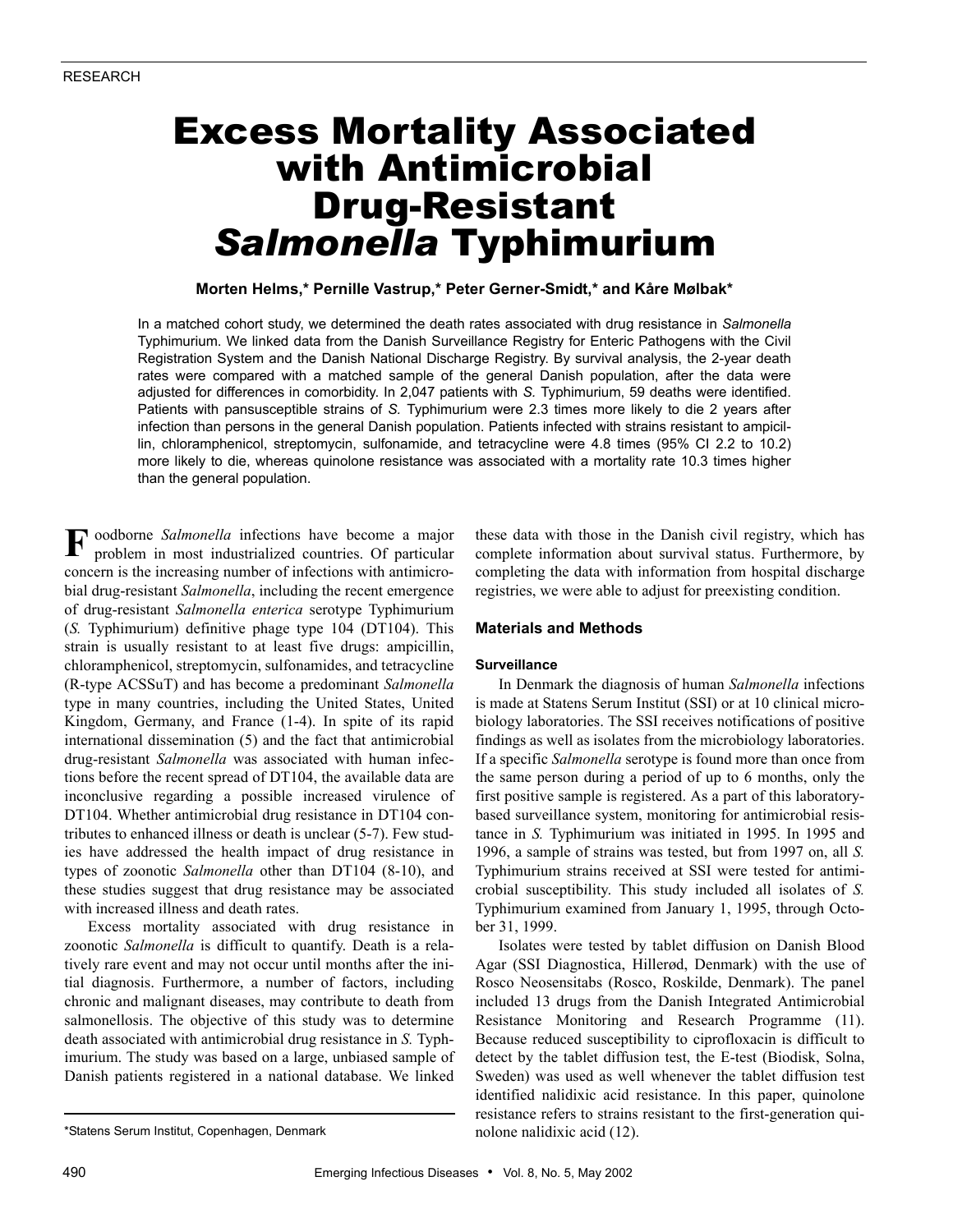## **Registry Linkage Study**

All live-born children and citizens of Denmark are assigned a personal identification number, uniquely identifying every person the Danish Civil Registration System (13). Demographic data, including vital status, marriage status, emigration/immigration, and address of residence, are kept in this Civil Registration System.

The matched cohort study used the data from the Civil Registration System to compare the death rates of patients with culture-confirmed *S.* Typhimurium infections to the death rates of persons in the general Danish population. For each patient, we randomly selected 10 people matched by age, sex, and county of residence. People who were born during the same month and year as the patient and were alive on the date of sample receipt were eligible for the reference group. From the Danish Civil Registration System, we obtained information on vital status, date of change of vital status, (i.e., date of death or emigration) and area of residence (county level) for the patients and the persons included in the reference group.

Data on admissions to hospital and discharge diagnosis were obtained by using the data from the Danish National Patient Registry (14) and the Cancer Registry for all persons included in this study, thereby allowing us to control for preexisting illness (comorbidity). Danish National Patient Registry contains data on all patients discharged from non-psychiatric departments since January 1, 1977. Diagnoses and procedures are coded according to the International Classification of Diseases 8 or International Classification of Diseases 10 (from 1993). Diagnoses obtained during 10 years before infection were used to calculate the comorbidity index.

#### **Statistical Methods**

The comorbidity index used the principles described by Charlson et al. (15). This index is a sum of severity scores (weights) corresponding to the number and severity of comorbidity conditions. In the first step, we analyzed the data from the background population to calculate the relative rate associated with each of the diagnostic groups summarized in Table 1. These relative rates served as the weights in the further survival analyses. The index was calculated by adding log-transformed weights, thus taking into account multiple hospital discharges. Diagnostic groups associated with a relative mortality rate <1.2 were not included in the models. By including this index in the survival analyses, any difference between the death rates of *Salmonella* patients and the general population quantifies excess mortality beyond what is attributable to underlying illness.

To compare mortality rates of *S.* Typhimurium patients with those of the general population, the data were stratified so that each stratum contained 1 patient and 10 persons from the reference group. To control for age, sex, and county of residence, we used conditional proportional hazard regression. Death up to 2 years after infection was determined, after adjusting the data for comorbidity as described. To assess death rates associated with antimicrobial drug resistance, inter-

| Table 1. The distribution of comorbidity diagnosis of 2,047 patients |
|----------------------------------------------------------------------|
| with S. Typhimurium infection and a sample of the general Danish     |
| population of 20,456 persons                                         |

| Diagnostic group                          | No. $(\%)$ of <i>S</i> .<br>Typhimurium<br>patients | No. $(\% )$ in the<br>general population | Severity score<br>(weight) in<br>comorbidity index |
|-------------------------------------------|-----------------------------------------------------|------------------------------------------|----------------------------------------------------|
| Lymphoma or<br>leukemia                   | 19(0.9)                                             | 23(0.1)                                  | 3.40                                               |
| Metastatic cancers                        | 8(0.4)                                              | 19(0.1)                                  | 2.02                                               |
| Liver disease                             | 10(0.5)                                             | 35(0.2)                                  | 1.97                                               |
| Tuberculosis                              | $\overline{0}$                                      | 13(0.1)                                  | 1.78                                               |
| Movement disor-<br>ders and epilepsy      | 4(0.2)                                              | 40(0.2)                                  | 1.56                                               |
| Diabetes                                  | 44(2.2)                                             | 186 (0.9)                                | 1.50                                               |
| Renal disease                             | 31(1.5)                                             | 114(0.6)                                 | 1.37                                               |
| Inflammatory<br>bowel disease             | 39(2.4)                                             | 66 (1.7)                                 | 1.34                                               |
| Other neurologic<br>diseases <sup>a</sup> | 12(0.6)                                             | 76 (0.4)                                 | 1.32                                               |
| Hemoglobin<br>abnormalities               | 14(0.7)                                             | 62(0.3)                                  | 1.23                                               |
| Congestive heart<br>failure               | 22(1.1)                                             | 103(0.5)                                 | 1.22                                               |

<sup>a</sup>Neurologic or neuromuscular diseases other than Alzheimer's disease, multiple sclerosis, Parkinson's disease, Huntington's disease, and epilepsy.

action by drug resistance on *Salmonella* cases was determined. We used the Wald test to test for homogeneity of the rate ratios. The analyses were conducted by the use of the PHREG procedure of the SAS system (Version 6.12, SAS Inst. Inc., Cary, NC). Death rate ratios (RR) are expressed as the relative death rates of patients compared with the matched sample of the general Danish population, and the term "referents" refers to this unexposed matched sample.

#### **Results**

Of 4,075 cases of *S.* Typhimurium infection reported in Denmark from January 1995 to October 1999, the antimicrobial-drug susceptibility was determined in isolates from 2,059 cases, and a successful link to the Civil Registry System was obtained for 2,047 (99.4%). In the period up to 2 years after entry in the study, 59 deaths were identified in *S.* Typhimurium patients and 221 deaths among 20,456 referents. The median age of the 59 persons were 74.1 years (range 18.1 to 90.1). In the first 30 days after entry in the study, the cumulative mortality proportion (Kaplan-Meier estimate) was 0.73% for *S.* Typhimurium patients and 0.04% for the referents (RR 15.4, 95% confidence interval [CI] 6.1 to 39.2). In the period 30 to 720 days after entry, cumulative mortality was 2.75% in *S.* Typhimurium patients and 1.51% in referents (RR 1.8, 95% CI 1.3 to 2.6). On this basis, we used the period 0 to 720 days in the remaining analyses.

Overall, patients with *S.* Typhimurium were 3.0 times (95% CI 2.2 to 4.0) more likely to die than referents in the 2 years following infection. After the data were adjusted for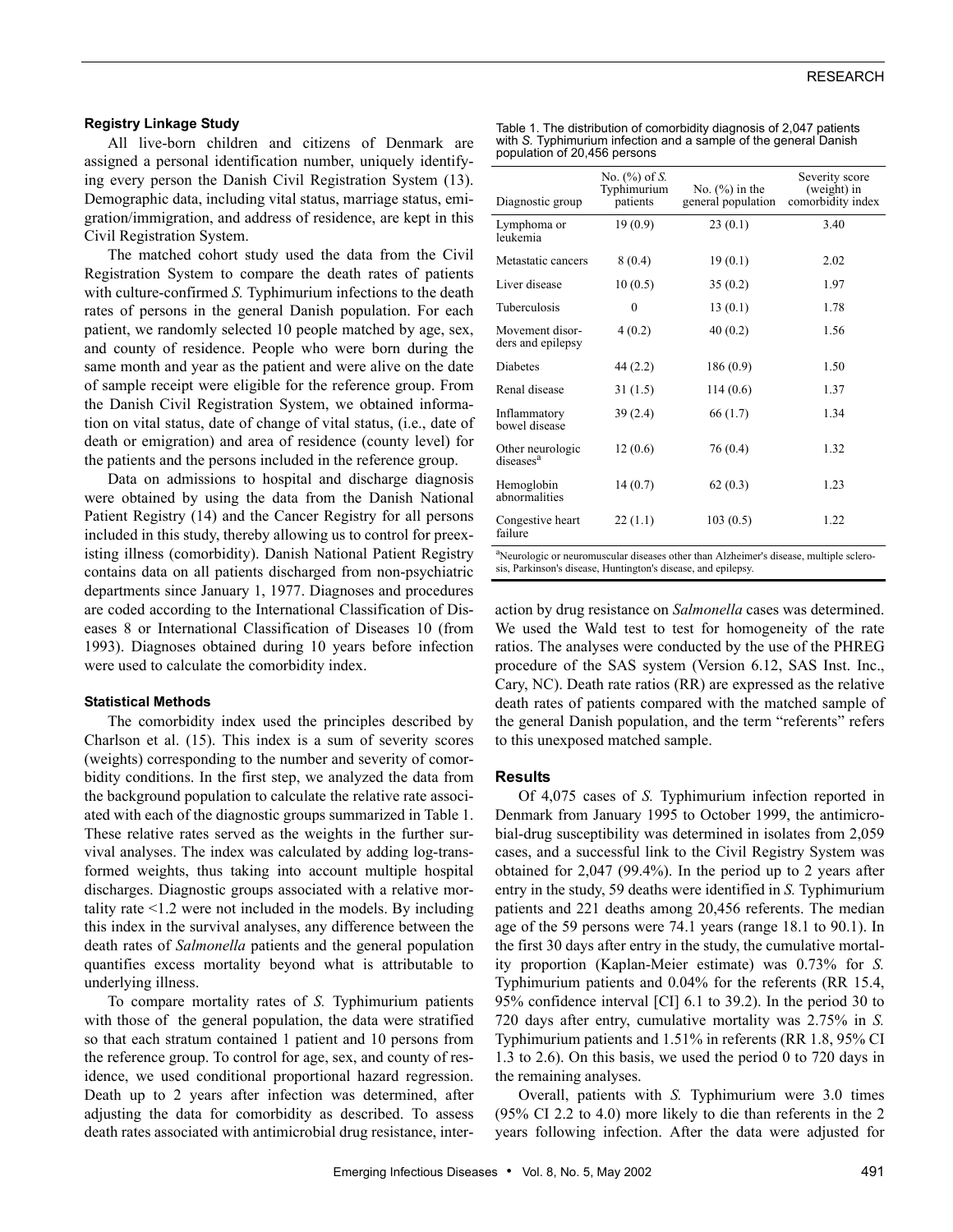## RESEARCH

comorbidity, the relative rate was 2.3 (95% CI 1.7 to 3.2). This relative death rate was independent of age (p=0.84).

A total of 631 (30.8%) patients were hospitalized in connection with the *S.* Typhimurium infection. In the reference group, 577 (2.8%) were hospitalized within 60 days of entry. Five of those had gastroenteritis as their primary diagnosis.

Two hundred seventeen (10.6%) of *S.* Typhimurium patients and 954 (4.7%) persons from the referent group had at least one of the diagnoses listed in Table 1, which summarizes the various diagnostic groups and their weights in relation to the comorbidity index. A total of five HIV infections were found, three among patients and two in the reference group. All five were still living at the end of the study.

In the 2,047 strains, 953 (46.6%) were pansusceptible, 1,094 (53.4%) resistant to at least one drug in the panel, and 639 (30.8%) were resistant to at least two drugs. Resistance to sulfonamides was found in 47.3% of the patient isolates, tetracycline in 25.1%, streptomycin in 22.4%, ampicillin in 19.2%, chloramphenicol in 17.0%, kanamycin in 9.6%, quinolone in 4.1%, trimethoprim in 3.0%, gentamicin in 2.2%, and ceftriaxon in 1.4%. No ciprofloxacin-resistant strains were found. The MIC of ciprofloxacin in the quinolone-resistant isolates ranged from  $0.06$  to  $0.38$  mg/L (median  $0.09$  mg/L).

R-type ACSSuT was found in 283 (13.8%) isolates, and patients infected with this type were 6.9 times more likely to die than the general population, compared with a RR of 2.6 in patients with strains of other R-types  $(p=0.02)$ . Also, chloramphenicol (7.4 vs. 2.4, p=0.003), quinolones (9.9 vs. 2.8,  $p=0.05$ ), and ampicillin (5.1 vs. 2.7,  $p=0.09$ ) were associated with higher death rates in resistant than sensitive strains.

Table 2 shows the relative death rate associated with antimicrobial resistance after the data was adjusted for coexisting diseases. Infections with pansusceptible strains were 2.3 times (95% CI 1.5 to 3.5) more likely to die than the general population, whereas infection with R-type ACSSuT was associated with 4.8 times (95% CI 2.2 to 10.5) higher mortality. Patients infected with quinolone-resistant strains (R-type Nx) were 10.3 times (95% CI 2.8 to 37.8) more likely to die, and R-type ACSSuTNx was associated with 13.1 times (95% CI 3.3 to 51.9) higher mortality. Three other antimicrobial drugs (trimethoprim, gentamicin, and ceftriaxone) were examined, but because of a low number of resistant strains, valid statistical inference could not be carried out. All the strains resistant to these drugs exhibited R-type ACSSuT. Most (82%) of the chloramphenicol-resistant strains and 72% of the ampicillinresistant strains were also R-type ACSSuT.

A total of 270 of the isolates with R-type ACSSuT were phage-typed, and 217 (80.4%) were DT104, 18 (6.7%) DT12, 11 (4.1%) DT120, and the rest were other or unknown phage types. Strains with other R-types were distributed over a number of different phage types. A total of 1,667 were examined, and the three most common were DT12 (46.8%), DT66 (6.0%), and U288 (4.9%). Thirty-nine (2.3%) were DT104. In the patients with R-type ACSSuT, no difference in the death rate between persons infected with DT104 (relative death rate 4.4, 95% CI 1.7 to 11.6) and other phage types (relative death rate 6.4, 95% CI 1.3 to 32.4) was found; both estimates were adjusted for comorbidity.

No difference in age and sex distribution between patients infected with R-type ACSSuT and other antibiograms were found. The median age in both groups was 33 years (range 1 to 87 and 0 to 95, respectively, p=0.89).

Finally, we analyzed a model with three levels of resistance: non-ACSSuT, R-type ACSSuT (Nx-sensitive), and Rtype ACSSuTNx. The figure shows the survival curve of the referents and patients according to these three groups. In the

| Table 2. Two-year relative death rate of patients infected with Salmonella Typhimurium, by antimicrobial susceptibility pattern. Registry linkage |  |
|---------------------------------------------------------------------------------------------------------------------------------------------------|--|
| study including 2,047 patients and a random matched sample of 20,456 people from the Danish general population                                    |  |

|                        | Resistant    |                      | Susceptible <sup>a</sup> |                |                      |  |
|------------------------|--------------|----------------------|--------------------------|----------------|----------------------|--|
|                        | Deaths/cases | $RR^b$ (95% $CI^c$ ) | Deaths/cases             | RR (95% CI)    | p-value <sup>d</sup> |  |
| Resistant to $>1$ drug | 31/1,094     | $2.4(1.6-3.7)$       | 28/953                   | $2.3(1.5-3.5)$ | 0.86                 |  |
| Ampicillin             | 13/393       | $3.5(1.7-7.2)$       | 46/1,654                 | $2.1(1.5-3.0)$ | 0.21                 |  |
| Chloramphenicol        | 16/347       | $5.1(2.6-10.2)$      | 43/1,700                 | $1.9(1.4-2.8)$ | 0.01                 |  |
| Streptomycin           | 13/458       | $2.1(1.1-4.1)$       | 46/1,589                 | $2.4(1.7-3.4)$ | 0.76                 |  |
| Sulfonamides           | 31/969       | $2.5(1.6-3.9)$       | 28/1,078                 | $2.1(1.4-3.3)$ | 0.60                 |  |
| Tetracycline           | 15/513       | $2.2(1.2-4.1)$       | 44/1,534                 | $2.4(1.7-3.4)$ | 0.85                 |  |
| Kanamycin              | 3/108        |                      | 23/1,018                 | $3.9(2.2-6.7)$ |                      |  |
| Ouinolone              | 5/83         | $10.3(2.8-37.8)$     | 54/1,964                 | $2.1(1.6-3.0)$ | 0.02                 |  |
| R-type ACSSuT          | 12/283       | $4.8(2.2 - 10.5)$    | 47/1,764                 | $2.1(1.5-2.9)$ | 0.06                 |  |
| R-type ACSSuTNx        | 5/40         | $13.1(3.3-51.9)$     | $7/243^e$                | $2.9(1.1-7.9)$ | 0.09                 |  |

<sup>a</sup>Susceptible refers to strains susceptible to the given antimicrobial drugs or combination of antimicrobial drugs; first cell refers to pansusceptible strains.<br><sup>b</sup>Death rate relative to the general population, as estima

<sup>b</sup>Death rate relative to the general population, as estimated by conditional proportional hazards regression analysis, controlling for underlying illness; RR=rate ratio.

CI=confidence interval.

 $d_{\text{p-value}}$  for test of homogeneity, i.e., RR for resistant being the same as for susceptible strains.

Strains with R-type ACSSuT, but quinolone sensitve.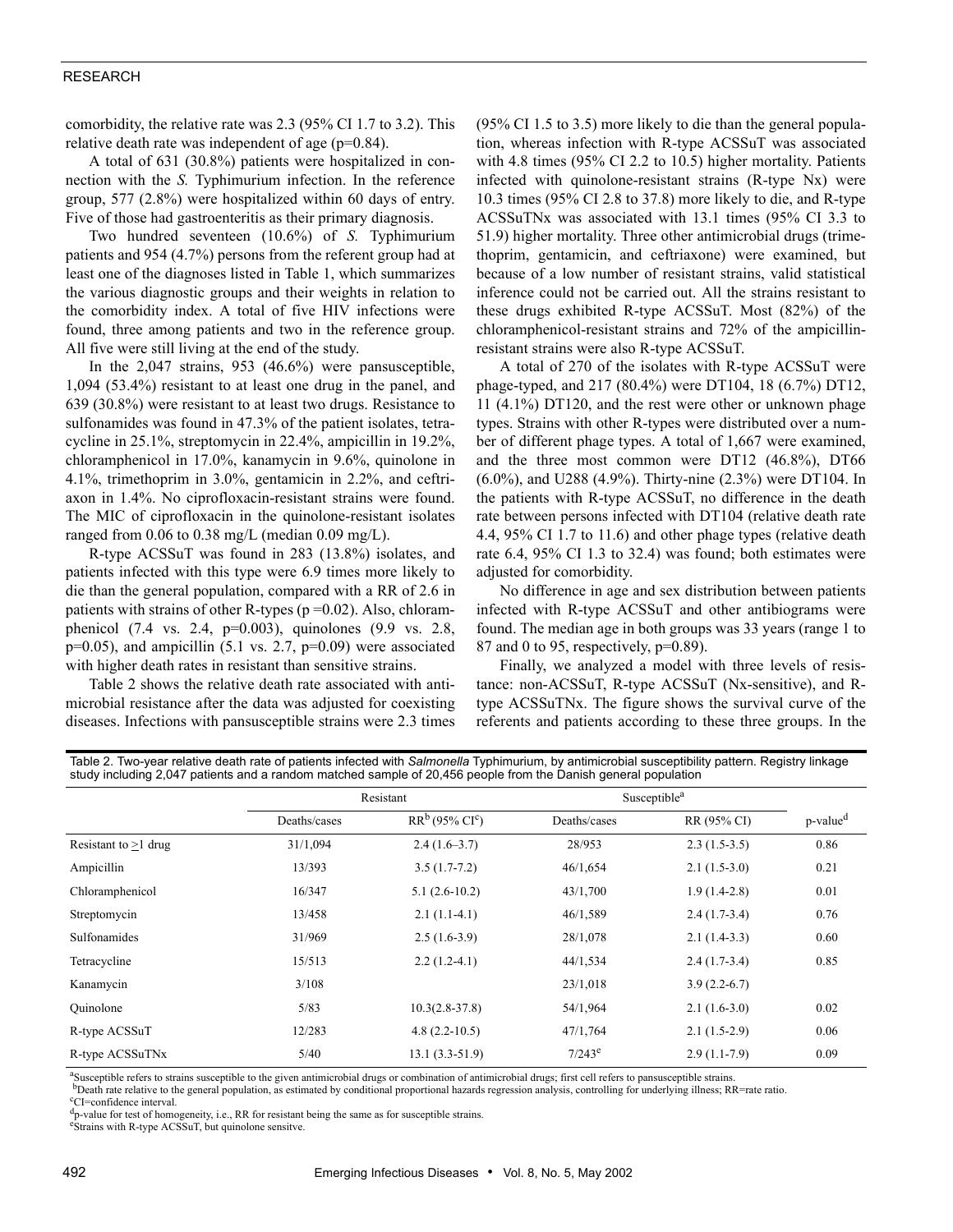

Figure. Survival comparison of patients infected with *Salmonella* Typhimurium (by resistance level) to referents. The patients and referents were matched by age, gender, and county of residence.

group of 40 cases with R-type ACSSuTNx, we identified five deaths within the 2-year period after infection, one of those within the first month of infection, three within 6 months, and one within 18 months. The relative risk associated with an infection with R-type ACSSuTNx was 12.4 without adjusting the data for comorbidity. After adjustment, the RR associated with this resistance pattern was 13.1. The median age in this group was 43 years (range 1 to 89), 10 years higher than the Rtype ACSSuT quinolone-sensitive group.

## **Discussion**

Since the 1990s, the frequency of antimicrobial drug resistance in zoonotic *Salmonella* and the number of drugs to which the strains are resistant have increased, primarily as a consequence of antimicrobial use in food production (1,9,16- 18). The recent development of fluoroquinolone resistance is of particular concern (16-21). At present, a fluoroquinolone is the drug of first choice for extraintestinal and serious intestinal *Salmonella* infections in adults, and resistance to this drug may potentially reduce the efficacy of early empirical treatment. The health impact of antimicrobial drug resistance in zoonotic *Salmonella* needs to be determined (21,22). We used data from registries created for other purposes to avoid bias and were able to explore long-term death rates and adjust the data for comorbidity.

The comorbidity index was based on discharge diagnoses from patients admitted to hospitals in Denmark and to a lesser degree on data from outpatient clinics but did not include data from general practitioners. Any patient with a coexisting disease severe enough to alter the outcome of a *Salmonella* infection is likely to have had contact with a hospital or an outpatient clinic within the 10-year period before infection. The backbone for the construction of the comorbidity index was the National Discharge Registry. A validation of this registry showed that there was agreement between the registry and hospital records of 75% to 90%, using 3-digit level International Classification of Diseases diagnoses (14).

In general, patients with *S.* Typhimurium infections were 2.3 times more likely to die than the matched sample of the Danish population during a 2-year follow-up. This figure is likely to reflect both long-term consequences of *S.* Typhimurium as well as underlying diseases and conditions not fully described by our comorbidity score based on hospital discharge diagnosis. The excess mortality was independent of age, a finding which warrants further studies. The cumulative mortality in the first 30 days, 0.7%, is comparable with the case-fatality rate of 0.8% for all nontyphoidal *Salmonella* serotypes found in data from FoodNet 1996-97 (23).

We found that *S.* Typhimurium with R-type ACSSuT was associated with higher death rates than other strains. Similar tendencies were found for chloramphenicol and ampicillin, both being markers for R-type ACSSuT. Patients infected with R-type ACSSuT were seven times more likely to die than the general population, but when the data were adjusted for underlying illness, this figure was reduced to fivefold higher mortality. This reduction was expected; a part of the excess mortality associated with R-type ACSSuT was attributable to underlying illness. However, the excess mortality still tended to be elevated after adjustment. Patients with quinolone-resistant strains had a marked and substantial excess mortality, which could not be explained by imbalances in comorbidity. All the quinolone-resistant strains in this study were designated as fluoroquinolone-susceptible by NCCLS cut-offs for ciprofloxacin. Several patients in the study were part of an outbreak of *S.* Typhimurium DT104 R-type ACSSuTNx traced back to swine herds in the Danish island of Zealand (17).

Most deaths occurred in relation to infections with *S.* Typhimurium DT104, and we were not able to demonstrate any statistically significant variation among different phage types. In our initial model, we took age into account, expecting a relatively higher mortality among the elderly. But again, we could not demonstrate such an effect. In other words, no additive effect was found between age and drug resistance compared with age and being infected by sensitive strains of *S.* Typhimurium.

A study from England suggests that the isolation rates of drug-resistant DT104 from blood cultures are not higher than those of other *S.* Typhimurium phage types and that the frequency is comparable with the incidence of blood culture isolates of *Salmonella* Enteritidis (7). The study suggests that *S.* Typhimurium of R-type ACSSuT does not cause invasive disease more often than *Salmonella* Enteritidis. However, the overall mortality in relation to *S.* Typhimurium infection is higher. Two studies based on outbreaks of resistant *Salmonella* in the United States and the United Kingdom have found case fatality rates of 4.2% and 3.0%, respectively (6,8). Even though they were based on outbreak investigations, the cumulative death rate is comparable to our results (2.9% after 6 months of infection).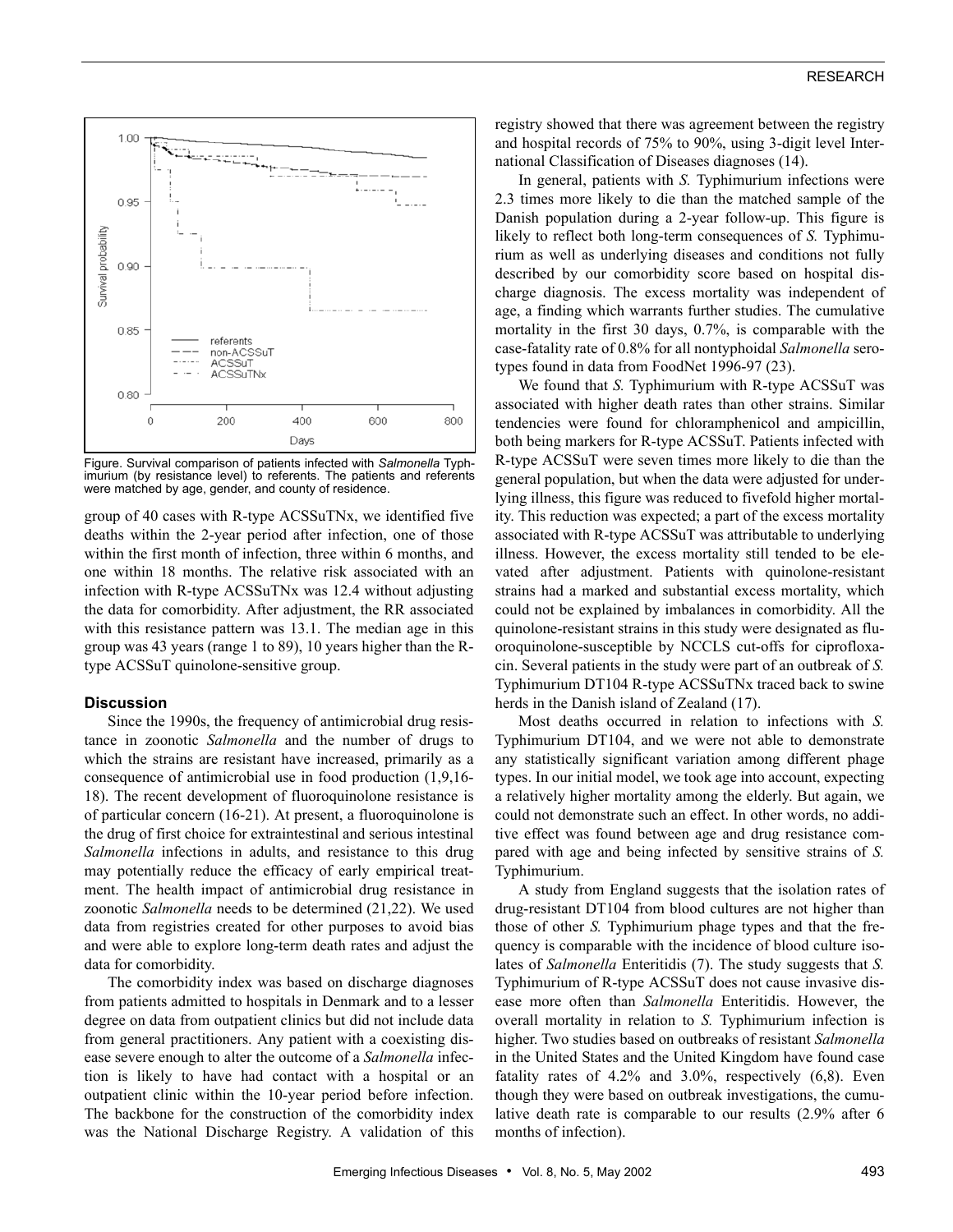## RESEARCH

Antimicrobial drug resistance in zoonotic *Salmonella* may be associated with adverse consequences in several ways, including treatment failures. However, treatment failures have, until now, been infrequently reported (17,21). We had no data on treatment with antimicrobial drugs. Therefore, exploring the extent to which the excess mortality of patients infected with quinolone-resistant strains was caused by reduced efficacy of drugs was impossible. We estimate that approximately 20% of the patients were prescribed empiric treatment in connection with the collection of specimens and that some of the deaths may have been associated with reduced efficacy of flouroquinolones, as described in Mølbak et al. (17).

Resistant bacteria have a selective advantage in ecosystems where antimicrobial drugs are used. Studies have shown that treatment with antimicrobial drugs (for any reason) is a major risk factor for infections with antimicrobial drug-resistant bacteria, and that this association may result in increased incidence and illness severity (9,24,25). Infection with drugresistant *S*. Typhimurium in patients treated for other infections may contribute to the excess mortality we found.

Infections with resistant *Salmonella* may be associated with increased severity for reasons that are poorly understood. An increased virulence of drug-resistant *Salmonella* has not been well characterized. Two earlier studies found increased rates of hospitalizations (10) and death (8), but these studies had limitations. Lee et al. (10) were only able to control for comorbidity in a limited way, and none of the earlier studies were restricted to a single serotype and able explore the impact of specific resistance patterns as we did.

The use of antimicrobial drugs in food production is one of the major factors in the emergence and dissemination of antimicrobial drug-resistance in foodborne bacterial pathogens. We were able to determine death rates in a large sample of patients with *S.* Typhimurium and to control for confounding factors in the analyses. We associated resistance in *S.* Typhimurium with excess mortality, and the demonstration of a hazard to human health underscores the need for restrictions in the use of antimicrobial drugs in the production of food from animals. A particular risk was associated with quinolone resistance, indicating that the use of fluoroquinolones for food production animals should be discontinued.

#### **Acknowledgments**

We thank Per Krag Andersen for his statistical advice, the *Salmonella* Laboratory of The Danish Veterinary Laboratory for phage typing, and the 10 microbiology laboratories in Denmark for reporting findings of *Salmonella* Typhimurium to the SSI. We also thank the two reviewers for helpful suggestions.

The study was funded by The Danish Research Center for Environmental Health.

Dr. Helms is a research fellow at the Department of Epidemiology Research, Statens Serum Institut, studying health outcomes in relation to foodborne bacterial infections, in particular the hazards associated with drug-resistant bacteria in our food supply.

#### **References**

- 1. Witte W. Medical consequences of antibiotic use in agriculture. Science 1998;279:996-7.
- 2. Glynn MK, Bopp C, Dewitt W, Dabney P, Mokhtar M, Angulo FJ. Emergence of multidrug-resistant *Salmonella enterica* serotype typhimurium DT104 infections in the United States. N Engl J Med 1998;338:1333-8.
- 3. Ward LR, Threlfall EJ, Rowe B. Multiple drug resistance in salmonellae in England and Wales: a comparison between 1981 and 1988. J Clin Pathol 1990;43:563-6.
- 4. Threlfall EJ, Rowe B, Ward LR. A comparison of multiple drug resistance in salmonellas from humans and food animals in England and Wales, 1981 and 1990. Epidemiol Infect 1993;111:189-97.
- 5. Tauxe R. *Salmonella* enteritis and *Salmonella* typhimurium DT104. Successful subtypes in the modern world. In: Scheld WM, Craig WA, Hughes JM, editors. Emerging Infections 3. Washington: ASM Press; 1999. p. 37- 52.
- 6. Wall PG, Morgan D, Lamden K, Ryan M, Griffin M, Threlfall EJ, et al. A case control study of infection with an epidemic strain of multiresistant *Salmonella typhimurium* DT104 in England and Wales. Commun Dis Rep CDR Rev 1994;4:R130-5.
- 7. Threlfall EJ, Ward LR, Rowe B. Multiresistant *Salmonella typhimurium* DT 104 and salmonella bacteraemia. Lancet 1998;352:287-8.
- 8. Holmberg SD, Wells JG, Cohen ML. Animal-to-man transmission of antimicrobial-resistant *Salmonella*: investigations of U.S. outbreaks, 1971- 1983. Science 1984;225:833-5.
- 9. Cohen ML, Tauxe RV. Drug-resistant *Salmonella* in the United States: an epidemiologic perspective. Science 1986;234:964-9.
- 10. Lee LA, Puhr ND, Maloney K, Bean NH, Tauxe RV. Increase in antimicrobial-resistant *Salmonella* infections in the United States, 1989-1990. J Infect Dis 1994;170:128-34.
- 11. DANMAP (Danish Integrated Antimicrobial Resistance Monitoring and Research Programme). DANMAP 2000 – Consumption of antimicrobial agents and occurence of antimicrobial resistance in bacteria from food animals, foods and humans in Denmark. ISSN 1600-2032. Copenhagen: Danish Veterinary Laboratory; 2001. Available at: URL: http:// www.svs.dk
- 12. Hakanen A, Kotilainen P, Jalava J, Siitonen A, Huovinen P. Detection of decreased fluoroquinolone susceptibility in Salmonellas and validation of nalidixic acid screening test. J Clin Microbiol 1999;37:3572-7.
- 13. Mortensen PB, Pedersen CB, Westergaard T, Wohlfahrt J, Ewald H, Mors O, et al. Effects of family history and place and season of birth on the risk of schizophrenia. N Engl J Med 1999;340:603-8.
- 14. Mosbech J, Jørgensen J, Madsen M, Rostgaard K, Thornberg K, Poulsen TD. The national patient registry. Evaluation of data quality. Ugeskr Laeger 1995;157:3741-5.
- 15. Charlson ME, Pompei P, Ales KL, MacKenzie CR. A new method of classifying prognostic comorbidity in longitudinal studies: development and validation. J Chronic Dis 1987;40:373-83.
- 16. Threlfall EJ, Ward LR, Frost JA, Willshaw GA. Spread of resistance from food animals to man - the UK experience. Acta Vet Scand Suppl 2000;93:63-8.
- 17. Mølbak K, Baggesen DL, Aarestrup FM, Ebbesen JM, Engberg J, Frydendahl K, et al. An outbreak of multidrug-resistant, quinolone-resistant *Salmonella enterica* serotype typhimurium DT104. N Engl J Med 1999;341:1420-5.
- 18. Angulo FJ, Johnson KR, Tauxe RV, Cohen ML. Origins and consequences of antimicrobial-resistant nontyphoidal *Salmonella*: implications for the use of fluoroquinolones in food animals. Microb Drug Resist 2000;6:77-83
- 19. Frost JA, Kelleher A, Rowe B. Increasing ciprofloxacin resistance in salmonellas in England and Wales 1991-1994. J Antimicrob Chemother 1996;37:85-91.
- 20. Threlfall EJ, Angulo FJ, Wall PG. Ciprofloxacin-resistant *Salmonella typhimurium* DT104. Vet Rec 1998;142:255.